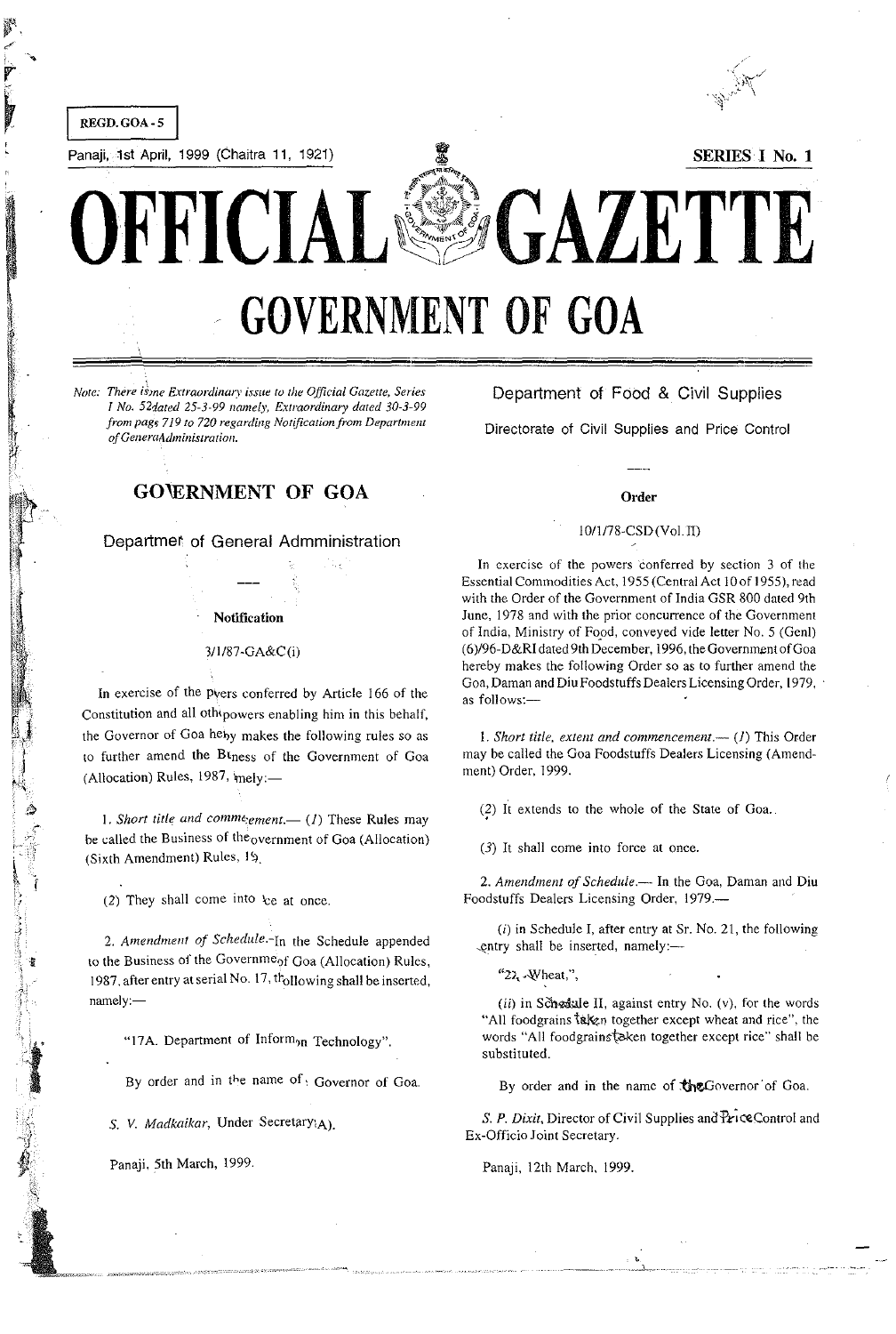## Department of Law & Judiciary

## Legal Affairs Division

#### **Notification**

#### IO-4-99/LA-I

The Urban Land (Ceiling and Regulation) Repeal Ordinance, 1999 (Ordinance No.5 of 1999) which has been promulgated by the President of India and published in the Gazette of India, Extraordinary, Part II, Section I. dated 11th January, 1999 is hereby published for general information of the public.

*P.* V. *Kadneker,* Joint Secretary (Law).

Panaji, 5th February, 1999.

## MINISTRY OF LAW, JUSTICE AND COMPANY AFFAIRS

## (Legislative Department)

*New Delhi, the 11th January, 19991Pausa* 21, *1920 (Saka)* 

## THE URBAN LAND (CEILING AND REGULATION) REPEAL ORDINANCE, 1999

#### (No.5 of 1999)

Promulgated by the President in the Forty-ninth Year of the Republic of India.

An Ordinance to repeal the Urban Land (Ceiling and Regulation) Act, 1976.

Whereas it is considered necessary to repeal the Urban Land (Ceiling and Regulation) Act, 1976;

And Whereas Parliament has no power to make laws for the States with respect to the aforesaid matter except as provided in articles 249 and 250 of the Constitution;

And Whereas in pursuance of clause (2) of article 252 of the Constitution resolutions have been passed by the Legislatures of the States of Haryana and Punjab to the effect that the aforesaid Act should be repealed in those States hy Parliament by law;

And Whereas the Urban Land (Ceiling and Regulation) Repeal Bill, 1998 has been introduced in Parliament but has not yet been passed;

And Whereas Parliament is not **in** session and the President is satisfied that circumstances exist which render it necessary for him to take immediate action to give effect to the provisions of the said Bill with certain modifications;

Now, Therefore. **in** exercise of the powers conferred by clause  $(I)$  of article 123 of the Constitution, the President is pleased to promulgate the following Ordinance:-

1. *Short title, application and commencement.-* (l) This Ordinance may be called the Urban Land (Ceiling and Regulation) Repeal Ordinance, 1999.

 $(2)$  It applies in the first instance to the whole of the States of Haryana and Punjab and to all the Union territories; and it shall apply to such other State which adopts this Jrdinance by resolution passed in that behalf under clause  $(2)$  of article 252 of the Constitution.

 $(3)$  It shall come into force in the States of daryana and Punjab and in all the Union territories at once and in any other State which adopts this Ordinance under claus $(2)$  of article 252 of the Constitution on the date of such adoption; and the reference to repeal of the Urban Land (Ceiling and Regulation) Act, 1976 shall, in reiation to an;State or Union territory, mean the date on which this Ordinnee comes into force in such State or Union territory.

2. Repeal of Act 33 of 1976. $-$  The Uran Land (Ceiling and Regulation) Act, 1976 (hereinafter eferred to as the principal Act) is hereby repealed.

3. Savings. $\left\langle -\frac{1}{1}\right\rangle$  The repeal of the pncipal Act shall not affect-

(a) the vesting of any vacant lan-under sub-section  $(3)$ of section 10, possession of whic has been taken over by the State Government or any poon duly authorised by the State Government in this belf or by the competent authority;

 $(b)$  the validity of any order anting exemption under sub-section  $(I)$  of section 20 or y action taken thereunder, notwithstanding any judgment<sup>2</sup> any court to the contrary;

 $(c)$  any payment made tche State Government as a condition for granting exemion under sub-section  $(1)$  of section 20.

## $(2)$  Where--

(a) any land is deem<sup>t</sup> to have vested in the State Government under sub- $x$ tion (3) of section 10 of the principal Act but possepn of which has not been taken over by the State Goverient or any person duly authorised by the State Governme<sup>in this behalf or by the competent</sup> authority; and

(b) any amount he seen paid by the State Government with respect to suc<sup>rand</sup>,

then such land shall  $r^{be}$  restored unless the amount paid, if any, has been refied to the State Government.

*4. Abatement oflefroceedings.-* All proceedings relating to any order made  $o^{(1)}$  ported to be made under the principal Act pending imme<sup>tely</sup> before the commencement of this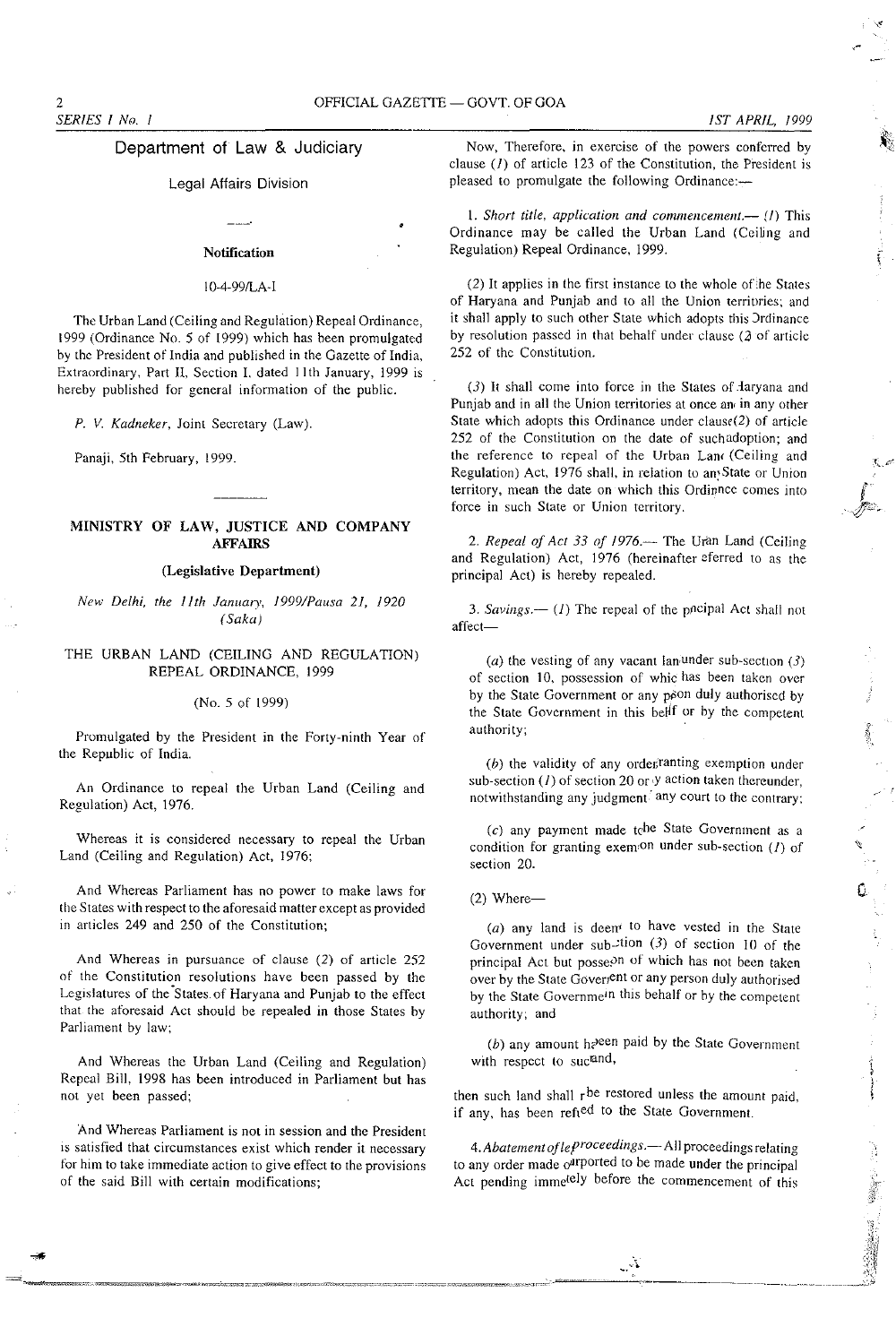**Ordinance, before any court, tribunal or any authority shall abate:** 

Provided that this section shall not apply to proceedings relating to sections 11, 12, 13 and 14 of the principal Act in **so far as** *such* **proceedings are relatable to the land, possession of which tas been taken over by the State Government or any**  person duly authorised by the State Government in this behalf or by competent authority.

# K. R. NARAYANAN,

*President.* 

### RAGHBIR SINGH,

*Secy. to the Govt. of India.* 

#### **Notification**

#### 1O~4~99ILA~I1

The Railway Chims Tribunal (Amendment) Act, 1998 (Central Act 4 of 19'9), which has been passed by Parliament and assented to by he President of India on 2nd January, 1999, and published n the Gazette of India, Extraordinary, Part II, section I, dated2nd January, 1999 is hereby published for general information of the public.

*P.* V. *Kadneker,* Join Secretary (Law).

Panaji, 10th March, 1999

 $\sim$ 

THE RAILWAY CLAIMS TRIBUNAL (AMENDMENT) Ad:,1998

> ΑN **AC<sub>T</sub>**

## further to amend the Railway Claims Tribunal Act, 1987.

Be it enacted by Parliament in the Forty-ninth Year of the Republic of India as follows:-

1. *Short title.*-- This Act may be talled the Railway Claims Tribunal (Amendment) Act, 1998.

*2. Insertion afnew section 30A.-* **After section**  30 of the Railway Claims Tribunal Act, 1987, the 54 of 1987. following section shall be inserted, namely:-

**·'30A.** *Power to-make rules retrospectively.-* **The power**  to make rules under clause  $(b)$  of sub-section (2) of section 30 shall include the power to make such rules or any of **them retrospectively from a date not earlier than the date**  on which this Act received the assent of the President, but **no such retrospective effect shall be given to any such rule**  so as to prejudicially affect the interests of any<sub>s</sub>person to whom such rule may be applicable.".

## Notification

#### 10-4-991LA-N

The Export-Import Bank of India (Amendment) Act. 1998 (Central Act I of 1999) which has been passed by Parliament and assented to by the President of India on 2nd January, 1999 and published in the Gazette of India, Extraordinary, Part II, Section I, dated 2nd January, 1999 is hereby published for **general information of the public.** 

*P. V. Kadneker,* Joint Secretary (Law).

Panaji, 10th March, 1999.

## THE EXPORT-IMPORT BANK OF INDIA (AMENDMENT) ACT, 1998

#### AN

#### ACT

*further to amend the Export-Import Bank of India Act.*  1981. ,

**Be it enacted by Parliament in the Forty-ninth Year of the**  Republic of India as follows:-

1. *Short title and commencement.*—  $(I)$  This Act may be called the Export-Import Bank of India (Amendment) Act, 1998.

(2) It shall come into force on such date as the Central **Government may, by notification in the Official Gazette, appoint.** 

*2. Amendment of section* 4 *of Act* 28 *of 1981.-* In section 4 of the Export-Import Bank of India Act, 1981, for sub-section  $(I)$ , the following sub-section shall be substituted, namely:-

*"(I)* The authorised capital of the Exim Bank shall be **one thousand crores of rupees:** 

Provided that the Central Government may, by notification, increase the said capital up to two thousand **crores of rupees.".**  ---... -' --

## Department of Panchayat Raj & Community **Development**

#### Directorate of Panchayats

## Notification

#### 26/DP/PAN/RD/98

The following draft rules which are proposed to be made under sub-sections  $(2)$ ,  $(4)$  and  $(5)$  of section 154, read with clause (b) of sub-section *(I)* and sub-section (3) of section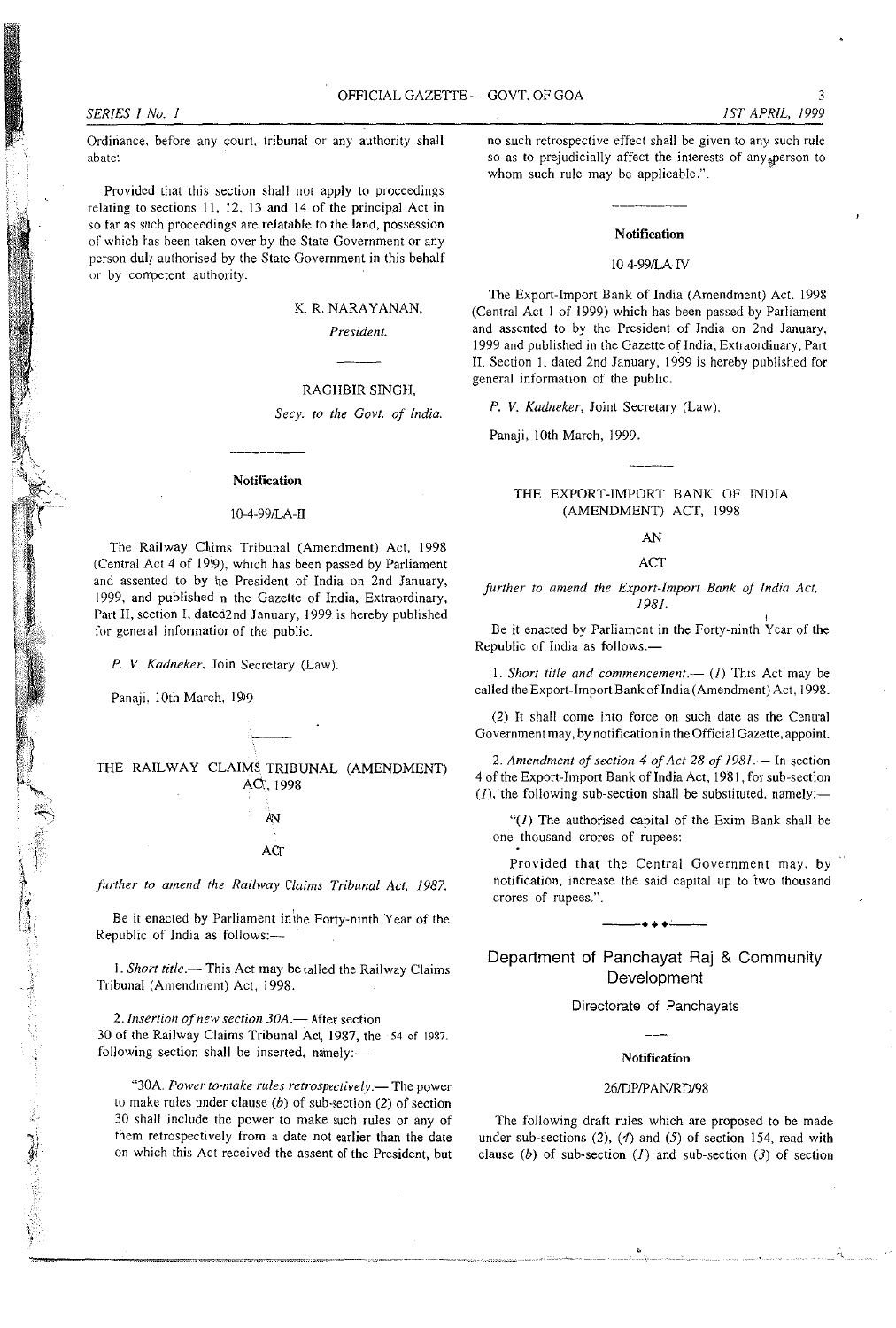*SERIES I No. I* 

•

197 and section 240 of the Goa Panchayat Raj Act, 1994 (Goa Act 14 of 1994). is hereby prepublished as required by sub- -section (*l*).of section 240 of the said Act, for information of the persons likely to be affected thereby and notice is hereby **given that the said draft rules will be taken into consideration**  by the Government on the expiry of a period of thirty days from the date of publication of this Notification in the Official **Gazette.** 

**All ohjections and suggestion to the said draft rules may be forwarded to the Director ofPanchayats and Ex-Officio Ioint**  Secretary to the Government of Goa, Junta House, 3rd Lift, 3rd F10or. Panaji, before thc expiry of fifteen days from the date of publication of this Notification in the Official Gazette.

## DRAft RULES

In exercise of the powers conferred by sub-sections  $(2)$ ,  $(4)$ and (5) of section 154, read with clause (b) of sub-section *(I)*  and sub-section (3) of section 197 and section 240 of the Goa Panchayat Raj Act, 1994 (Goa Act 14 of 1994), the Government of Goa hereby makes the following rules, namely:-

### I. Preliminary

**1.** *Short title and conunencemenl.-* **(l) These rules may**  be called the Goa Panchayat Raj (Recovery of taxes, fees and other dues) Rules, 1999.

(2) They shall come into force at once.

*2. Definitions.-* **In these rules, unless the context otherwise requlres.-**

(a) "Act" means the Goa Panchayat Raj Act, 1994 (Goa Act 14 of 1994);

(b) "auction holder" means a holder of premises **belonging to a' Panchayat or a Zilla Panchayat on highest bid in auction;** 

(c) "defaulter" means a person who fails to pay the Panchayat or the Zilla Panchayat dues on or before the due date of payment and includes wilful defaulter;

**(d) "dues" means any tax or fee or rent or any. other**  sum due from a person to the Panchayat or Zilla Panchayat; **as the case may be;** 

(e) "Form" means a form appended to these rules;

**(j) :'Jessee" means a holder of premises** b~longing **to a**  Panchayat or a Zilla Panchayat as the case may be on lease **basis, and includes a periodic lessee;** 

 $(g)$  "Secretary" means the Secretary of the Panchayat;

(h) "Section" means a section of the Act;

(i) "Words and expression" used and not defined under these rules shall have the same meaning as respectively **assigned ·to them under the Act.** 

### II. Recovery of Panchayat Dues

*3. Person to recover tax orfee or rent or any other dues.-* The Secretary of the Village Panchayat shall recover or cause **to be recovered the tax or fee or rent or any other dues imposed**  or levied by the Village Panchayat.

4. Receipt for payment.- For all sums paid on account of **any tax or fee or rent or any other amount due to the Village**  Panchayat, a receipt whereof shall be issued by the person **receiving the same. Such receipt shall be in Form I hereto.** 

5. Presentation of bill.--The bill presented under sub-section *(I)* of section 154 of the Act shall be in Forn II appended **to these rules, which shall be signed by the Sfcretary of the Panchayat and shall contain the following:-**

*(i)* **a statement of the period of occupatim, a description**  of the property or thing for which the tw or fee or rent **or any other sum due to the Village Pan:hayat is charged and other particulars of the demand; aid** 

*(ii)* statement regarding notice of denand which may be issued in default of payment.

6. Notice of demand. $-$  (1) Every noice of demand made under sub-section (2) of section 154  $\acute{\text{c}}$  the Act shall be in Form III appended to these rules.

(2) For every notice of demand a/ee shall be chargeable at the following rates, namely:-

- i) When the amount demanded does not exceed Rs. 100/- ... 5/-
- ii) When the amount demandd exceeds Rs. 100/- but doe not exceed Rs. 250/-
- iii) When the amount demaded exceeds Rs. 250/- and dove

... Rupees 10/- forthe first Rs. 250/- and for every additional **amountof**  Rs.IOO/- or part thereof Rs. 5/-

 $\frac{1}{2}$ 

II

 $\int_{0}^{\infty}$  $\sum_{i=1}^n$ "J

Rs.

... 10/-

(3) A notice of deman<sup> $\sinh$ </sup> shall be signed by the Secretary of the Panchayat and shalpe effected by him or by an Officer of the Panchayat duly auorised by him in this behalf, in the manner as laid down uter clauses  $(a)$  to  $(d)$  of sub-section (3) of section 154 of  $\phi$  Act.

*7. Warrant of distrit.*— (*I*) If the person liable to pay **any dues for which afotice of demand has been served on**  him does not, within firty days from the date of service of such notice of demal, either.-(i) at the person has<br>the store of demand has been<br>oes not, within actice of demand has been<br>notice of demanded in the notice, or<br>(ii) pay the symparated in the notice, or<br>(ii) show suffer the satisfaction of the

I

 $(ii)$  show suffent cause to the satisfaction of the Secretary **for the non-pajent of the sum demanded, a warrant of**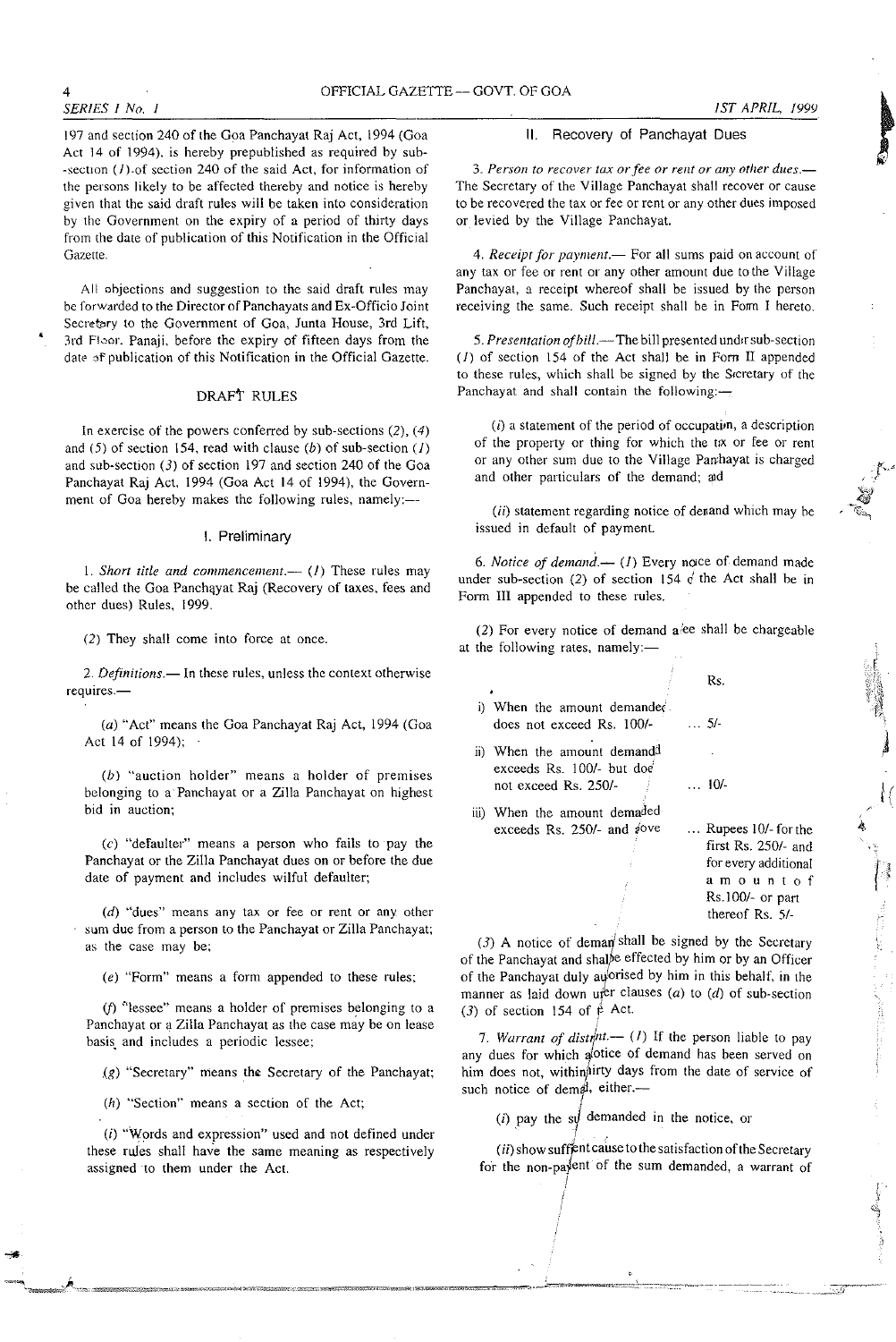**distraint in Form IV shall be issued as provided under**  sub-section (4) of section 154 of the Act.

**(2) For every warrant of distraint issued a fee at the rate**  of 0.50 paise for every amount of Rs. 10/- or part thereof shall **be charged.** 

*8. Warrant of distraint to be signed and executed.-* **Every**  such warrant of distraint shall be signed by the Sarpanch or in his or her absence by the Deputy Sarpanch and shall be **executed by the Secretary.** 

9. Manner of executing warrant.- The Secretary shall **hefore making a distraint of movable property, demand payment of the tax, fee or other dues and the fee on notice of demand. If the tax, fee or other dues and the fee on notice of demand**  are paid, no distraint shall be made but if it is not paid, the Secretary shall,-

 $(i)$  seize such moveable property of the defaulter as he **may think necessary;** 

*(ii)* **make an inventory of the property seized; and** 

*(iii)* **give to the person in possession of the property seized at the time of the seizure, a copy of the inventory and a notice of sale in Form V:** 

Provided that. a period of seven days shall be allowed for **paying the amounts due and redeeming the properties seized.** 

**(2) No person executing wan'ant of distraint, directing or authorising the seizure of moveable property shall enter a dweIIing house after sun-set and before sun-rise.** 

(3) Under a special order in writing of the Sarpanch, the **Secretary who is charged with the execution of a warrant of distraint may, between sun-rise and sun-set, break open any outer or inner door or window of a building in order to execute warrant of distraint and if he has reasonable ground for**  believing that such building contains property which is liable **to seizure and if, after notifying his authority and purpose, and duly demanding admittance, he cannot otherwise obtain admittance:** 

Provided that the Secretary shall not enter or break open the door of any apartment appropriated to women until he has **given three hourse notice of his intention and has given such women an opportunity to withdraw.** 

10. Distraint of goods or chattels of defaulter.-The Secretary **shall distraint any goods or chattels of the person named in the warrant of distraint:** 

Provided that-

 $(a)$  (1) the necessary wearing apparel, cooking vessels, beds and bedding of the defaulter, of his wife and children **and such other personal ornaments as in accordance with religious usage, cannot be parted with by any woman;** 

. --.,,= .. ,=-====-'"'.-""C==-~~- ~~=====

(2) the tools of artisans;

(3) if the defaulter is an agriculturist his implements of **husbandry, seed, grain, and such cattle as may be necessary**  to enable him to earn his livelihood shall not be distrained.

(b) the property distrained shall be as nearly as possible, **equal in value to the amount recoverable under the warrant**  of distraint and if any property has been distrained which **in the opinion of the person authorised to sign the warrant of distraint should not have been so distrained. it shall forthwith be returned to the person in whose possession**  it was at the time of distraint.

11. Inventory of goods and chattels distrained and notice for sale.- The Secretary shall forthwith make an inventory **of the goods and chattels which he has seized under warrant**  of distraint and shall at the same time give a written notice **of sale in FOim IV hereto to the person in whose possession it was at the time of seizure, that the said goods and chattels**  shall be sold if he fails to pay within seven days from the **date of receipt of notice, the amount recoverable under the notice of sale together with the cost of recovery:** 

Provided that, the Secretary shall not remove any property **distrained but shall keep it with the defaulter on his giving a surety for the amount equal to the value of the property distrained, whenever required:** 

**Provided further that, when the property distrained is subject to speedy and·natural decay, or when the expenses of keeping it in custody together with the amount to be recovered is likely to exceed its value, the person by whom the warrant was signed at once give notice to the person in whose possession the**  property was when distrained, to the effect that it will be sold **at once, and shall sell it accordingly, unless the amount specified in the warrant of distraint is paid forthwith:** 

Provided also that, after the property is distrained and **before it is removed, the sum due by the defaulter together with all cost, penalty and fees incidental to the service of**  notices and warrant of distress of the property are paid, the **Secretary shall not remove the property.** 

12. Copy of notice for sale to be affixed at Village Panchayat *Office.* - A copy of the notice for sale shall also be affixed at the office of the Village Panchayat.

13. Auction of goods and chattels seized.--- The goods and chattels seized shall, after the expiry of the period named in the notice for sale, be sold by the Village Panchayat by public auction held at the office of the Village Panchayat:

**Provided that no servant or office bearer including**  Secretary or member of the Village Panchayat shall be permitted **to bid at such auction.** 

14. Disposal of surplus sale proceeds.<sup>---</sup> The surplus if any of the sale proceeds of the distrained goods and chattels shall after satisfying the claims of the Village Panchayat shall be paid to the person in whose possession the goods and chattels **were at the time of its distraint.**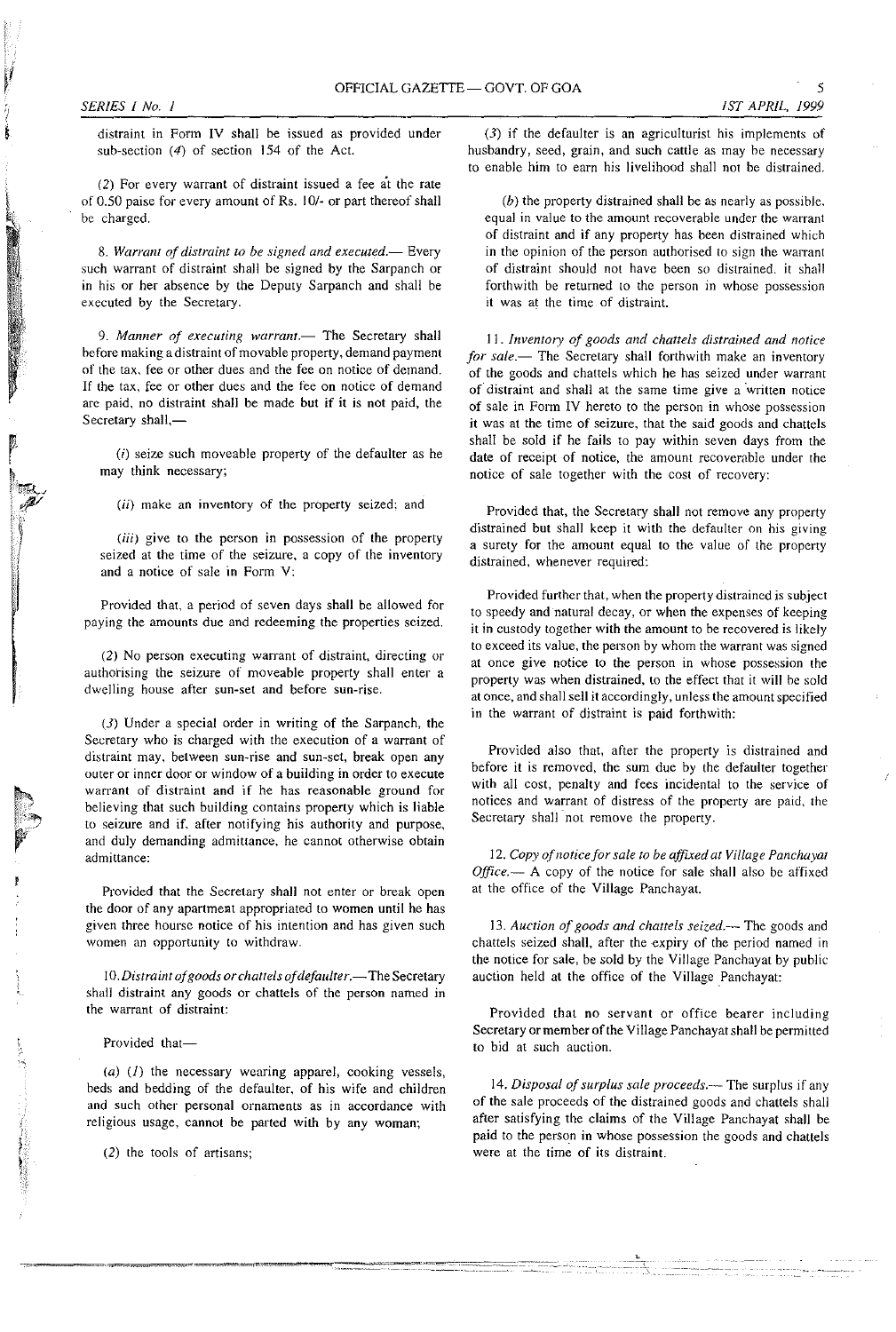للمعادية

15. Cost of maintaining livestock.-The cost of maintaining **any livestock seized shall be chargeable at the following rates,**  namely:-

| 1. For every buffalo, horse,<br>mare, pony, bull, bullock |              |                            |
|-----------------------------------------------------------|--------------|----------------------------|
| or cow                                                    | $\mathbf{1}$ | Rs. 25.00 per day          |
| 2. For every colt, calf, heifer,<br>mule or ass           | $\cdots$     | Rs. 20.00 per day          |
| 3. For every pig, sheep, lamb,<br>goat or kit             |              | $\ldots$ Rs. 15.00 per day |
| 4. For every bird including<br>cock, hen                  |              | Rs. 10.00 per day          |

*16. Recovery as an arrear of land revenue.-* **If a Village Panchayat is unable to recover a tax or fee or other sum due to it as aforesaid, the Secretary may furnish to the respective Mamlatdar of Taluka a statement of the arrears due with a request for the recovery of the same and on receipt of such statement of arrears, the said Mamlatdar shall proceed to recover the same in accordance with the provisions of the Goa**  Land Revenue Code, 1968 (Act 9 of 1969) and the Rules made **thereunder.** 

### III. Recovery of Zilla Panchayat dues

17. Person to recover the amount due to Zilla Panchayat.-The Chief Executive Officer or an Officer duly authorised him **in writing in this behalf (hereinafter referred to as the authorised**  Officer), shall recover or cause to be recovered the tax or fee or rent or any other dues imposed or levied by the Zilla Panchayat.

18. Receipt for payment.- For all sums paid on account **of any tax or fee or other amount due to the Zilla Panchayat,**  under the Act or under any rules or regulations made **thereunder a receipt shaH be issued by the. person receiving the same.** 

19. Notice of demand.-- Every Notice of demand under clause (b) of sub-section *(I)* of section 197 of the Act, shall be in Form III hereto which shall be signed by the Chief **Executive Officer or the authorised Officer.** 

**20.-** *Warrant of distraint.-* **Every distraint warrant issued**  under sub-section  $(3)$  of section 197 of the Act shall be in the Form IV hereto, which shall also be signed by the Chief Executive Officer or the authorised Officer.

*21. Inventory of goods distrained and notice for sale.-* **The inventory of the goods distrained and made under sub-** -section (4) of section 197 of the Act and notice for sale shall be in the Form V hereto which shall be signed by the Chief Executive Officer or the authorised Officer.

 $22$ . Applicability of procedure to Zilla Panchayat.- The procedure specified in sub-rule (2) of rule 6 and in rules 10 to 16. shail mutatis mutandis apply to the recovery of Zilla **Panchayat dues and the word "Secretary" wherever appears, shall he construed as "Chief Executive Officer" or authorised**  Officer and word "Village Panchayat" as "Zilla Panchayat".

## IV. Recovery of Rent of Premises

23. Recovery of rent of premises of Panchayat or Zilla *Panchayat.*-- The Secretary of the Panchayat or the Chief **Executive Officer or the authorised Officer, as the case may**  be in the event of failure to execute the warrant of distraint **for the recovery of rent of the premises auctioned or leased**  by the Panchayat or the Zilla Panchayat, as the case may be. **or that the amount so recovered by executing the warrant of distraint fall short to** cover up **the total sum due from thedefaulter or the lessee or auction holder, towards the payment of rent alongwith all incidental charges to the Panchayat or the Zilla Panchayat as the case may be, shall be recovered as provided in these Rules, after sealing and or locking the premises leased**  or auctioned by the panchayat or the Zilla Panchayat, as the **case may be, and that the same shall continue to be sealed**  and or locked until the amount due to the Panchayat or Zilla Panchayat, as the case may be, is fully paid by the defaulter **or the lessee:** 

Provided that the Secretary of the Panchayat or the Chief **Executive Officer or authorised Officer as the case may be may release the premises sealed or locked, if the defaulter produces a bank guarantee to clear the dues within a certain period not exceeding one month from the date of sealing or locking the premises:** 

Provided further that, the lessee or auction holder or any **person occupying the premises auctioned or leased by the**  Village Panchayat or the Zilla Panchayat, as the case may be. **shall not claim any compensation or loss caused to him for closure of business due to sealing or locking the premises by**  the Secretary of the Panchayat or the Chief Executive Officer or the authorised Officer for the purpose of effecting the recovery of Panchayat or Zilla Panchayat dues, as the case may be.

24. Prosecution of a defaulter.-- (1) If for any reason the **distraint or sufficient distraint of the defaulter's property is**  impracticable, the Sarpanch of the Panchayat or the Chief **Executive Officer as the case may be, may prosecute the defaulter before a Magistrate.** 

(2) Every person who is prosecuted under sub-rule  $(1)$ above shall be liable, on proof to the satisfaction of the Magistrate that he wilfully omitted to pay the amount due by him or that he wilfully prevented distraint or sufficient **distraint, to pay a fine not exceeding twice the amount which**  may be due by him on account of.-

*(i)* **the tax, fee or other amount due and the fee on notice**  of demand, if any; and

(ii) if distraint has taken place the distraint fee and the expenses incidental to the detention and sale, if any, of the **property so distrained.** 

(3) Whenever any person is ordered to pay under sub-rule (2), the Magistrate, shall in addition to any fine which may **be imposed, recover summarily and pay over to the Village**  Panchayat or Zilla Panchayat, as the case may be the amounts if any due under clauses  $(a)$  and  $(b)$  of sub-rule  $(2)$  above **and may in his discretion, also recover summarily and pay the** 

1000年1月18日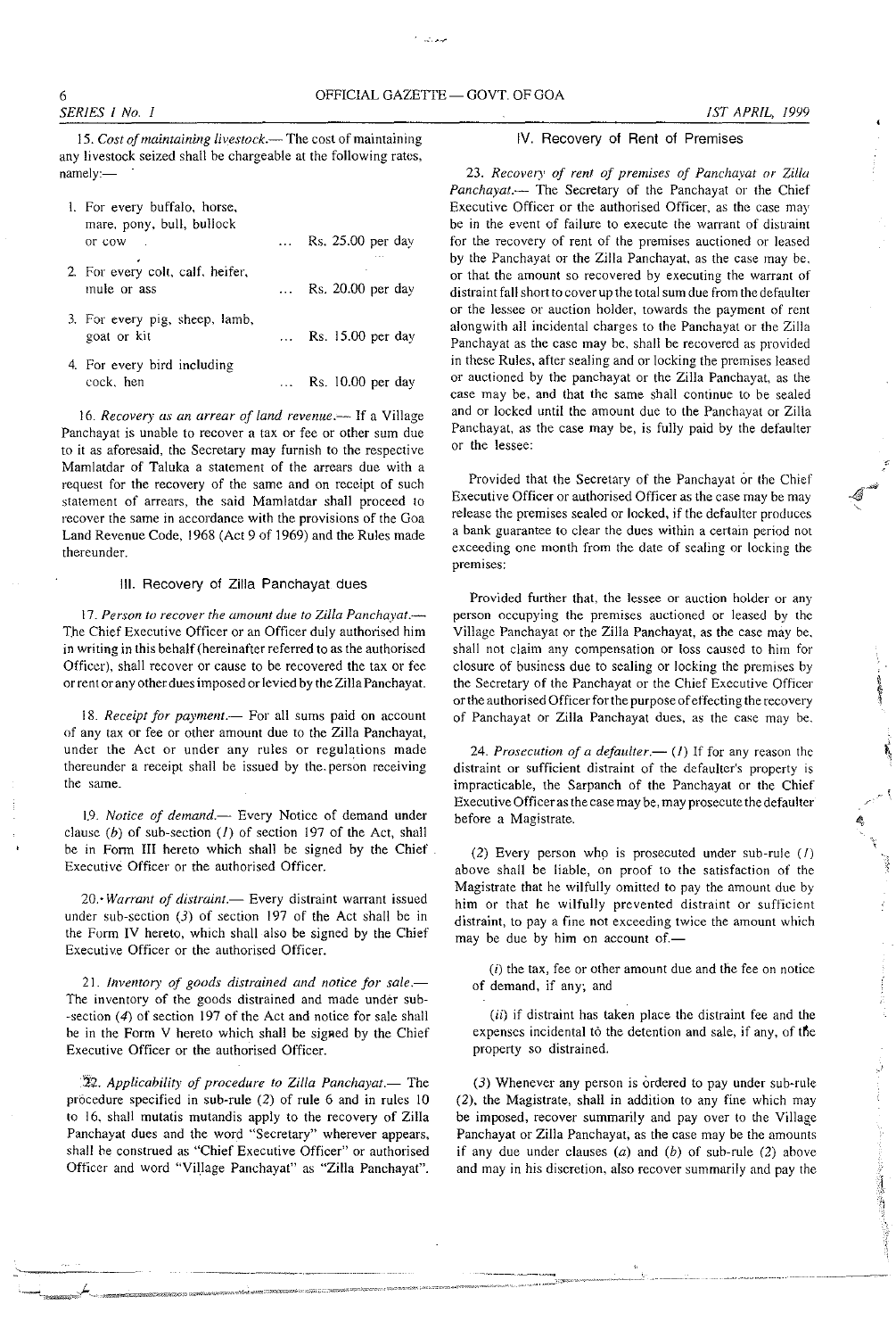## OFFICIAL GAZETTE -- GOVT. OF GOA 7

### *SERIES I No. I 1ST APRIL, 1999*

Village Panchayat or Zilla Panchayat such amount, if any, as he may fix as to the costs of the prosecution.

## FORM - I

### *(See* rule 4)

## Receipt

Date:

Reference to cash entry

Book: ...... .

Page No:

Seal of Panchayat Signature .................................... .

Name and Designation of Issuing Officer: .......................... .

Instructions covering the use of Form I:-

- (a) Each receipt book shall have a serial number, and each receipt which shall be in duplicate for use with carbon paper, shall have a serial number within the book. Both book number and receipt number shall be machine numbered on each receipt, whether original or duplicate.
- (b) The seal of the Panchayat shall be affixed to each receipt before it is issued. The carbon copy shall be retained and the original issued.

FORM - II

(See rule 5)

Bill of Demand

.................................................................................. Panchayat Bill of Taxes/Fees/Other dues for the period ending ....... BookNo: .. Bill No.: ... Name of the Assessee . Address of the Assessee ................................................................ .

The taxes/fees/other dues shown below amounting to Rs. ............ arc due from you in respect of ..................... and you arc required hereby to pay the same to the ............................ Panchayat within

fifteen days from the date of presentation of this bill. failing which a notice of demand will be issued and a fee charged therefor in addition to the taxes duc. If the sum demanded in the said notice of demand is not paid or cause shown to the satisfaction of the undersigned

as to why the same should not be paid, the sum due with all costs will be recovered by distraint and sale of the movable property under section (4) of section 154 of the Goa Panchayat Raj Act. 1994.

Arrears

|                                                                                                                                                                                                                                                                                                            | Rs. Rs. Rs. |  |
|------------------------------------------------------------------------------------------------------------------------------------------------------------------------------------------------------------------------------------------------------------------------------------------------------------|-------------|--|
| (1) House Tax in respect of $\frac{1}{2}$ $\frac{1}{2}$ $\frac{1}{2}$ $\frac{1}{2}$ $\frac{1}{2}$                                                                                                                                                                                                          |             |  |
|                                                                                                                                                                                                                                                                                                            |             |  |
| (3) Water rate in respect of $\frac{1}{2}$ $\frac{1}{2}$ $\frac{1}{2}$ $\frac{1}{2}$ $\frac{1}{2}$ $\frac{1}{2}$ $\frac{1}{2}$ $\frac{1}{2}$ $\frac{1}{2}$ $\frac{1}{2}$ $\frac{1}{2}$ $\frac{1}{2}$ $\frac{1}{2}$ $\frac{1}{2}$ $\frac{1}{2}$ $\frac{1}{2}$ $\frac{1}{2}$ $\frac{1}{2}$ $\frac{1}{2}$ $\$ |             |  |
| (4) Other items                                                                                                                                                                                                                                                                                            |             |  |
| $Total$                                                                                                                                                                                                                                                                                                    |             |  |
| Station                                                                                                                                                                                                                                                                                                    |             |  |

Date: ............................. .

Nature of the Tax

Secretary of the Panchayat

Current

#### FORM - III

*[See* rule 6 (I) and 19J

#### Form of Notice of Demand

To

A. B., residing "at ........

Take notice that the Village Panchayat/Zilla Panchayat of demand from .................................. the sum of Rs ........................ due from ................................ on account of ...................................... (here describe the nature of the tax or sum. due to the Panchayat/Zilla Panchayat under the Act or Rules or regulations or bye-laws, as the case may be, in respect of .................................. ) for the period of ......................... commencing on the ............................... day of ...... 19 ....... and ending on the ...................... day of ......... 19 ....... and that if within thirty days/ /fifteen days from the date of service of this notice of demand, the said sum, together with Rs. .......................... paise ..................... as fee for this notice of demand is not paid into the office of the Panchayat/ !Zilla Panchayat at ....................................... or sufficient cause for non-payment is not shown to the satisfaction of the undersigned a warranty of distraint shall be issued for the recovery of the samc, with costs.

Dated this ............................ day of .. 19

 $\mathbf{v}_k$ 

Secretary of the Village Panchayat ....................... *. ... .1*  /Chief Executive Officer/Authorised Officer of the ........ . Zilla 'Panchayat ............................ ..

Total